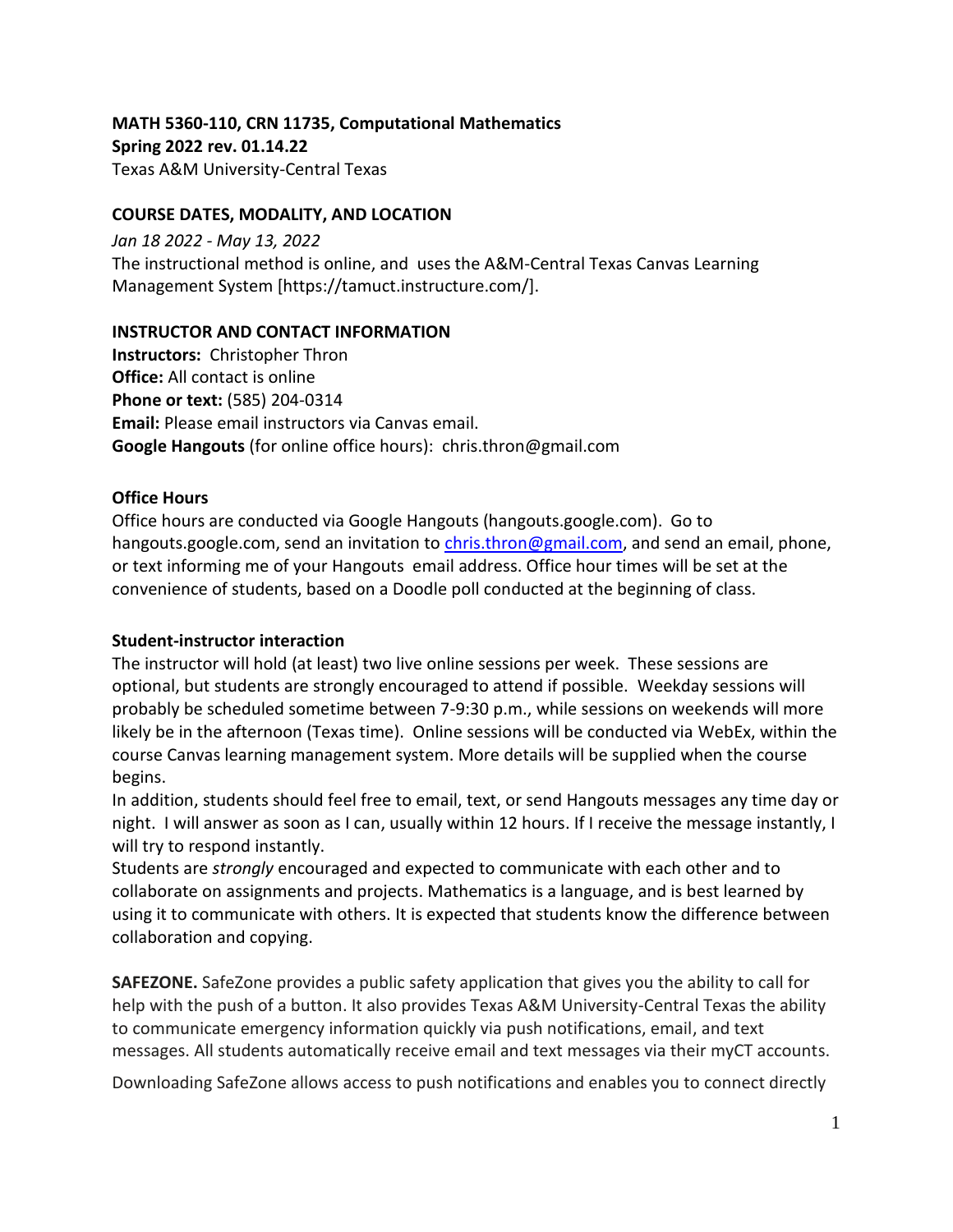for help through the app.

You can download SafeZone from the app store and use your myCT credentials to log in. If you would like more information, you can visit the [SafeZone](http://www.safezoneapp.com/) website [www.safezoneapp.com].

To register SafeZone on your phone, please follow these 3 easy steps*:*

- 1. Download the SafeZone App from your phone store using the link below:
	- o [iPhone/iPad:](https://apps.apple.com/app/safezone/id533054756) [https://apps.apple.com/app/safezone/id533054756]
	- o **[Android Phone / Tablet](https://play.google.com/store/apps/details?id=com.criticalarc.safezoneapp)**

[https://play.google.com/store/apps/details?id=com.criticalarc.safezoneapp]

- 2. Launch the app and enter your myCT email address (e.g. {name}@tamuct.edu)
- 3. Complete your profile and accept the terms of service

# **COURSE INFORMATION**

**Course Overview and description** An advanced study of numerical analysis. Topics will be selected from linear systems, approximation theory, numerical differential and integral equations, integration theory.

# **Course Objective**

The course will focus on the study of algorithms (i.e. mathematical procedures) that are often used in applied computational mathematics. Important applications of these algorithms include the physical sciences, economics, and data science. The purpose of this course is for students to understand how and why these algorithms work; to be able to program the algorithms from first principles; and to be able to modify the algorithms as needed for particular applications.

# **Student Learning Outcomes**

Upon successfully completing MATH 5360, students should be able to do the following:

- a) Given a written or oral description of a mathematical algorithm, be able to implement the algorithm using a suitable computer programming language (such as Python);
- b) Use mathematical theory (mostly from calculus and algebra) to demonstrate important properties of mathematical algorithms (such as convergence);
- c) Use a programmed algorithm to calculate results that are needed in different applications, and interpret these results;
- d) Modify algorithms programmed algorithms to solve different types of problems.
- e) Be able to supplement instructor-provided material by finding additional relevant material on the Internet as necessary to accomplish (a-d) above.

# **Required Reading and Textbook(s)**

All course material will be freely available online. It is expected that no material will need to be purchased.

Introductory material in Calculus is given in a customized Khan Academy course. You may register for the course at:

<https://www.khanacademy.org/join/SHJGPB8Z>

Introductory material in Python is supplied in an online Python course. The course is located at: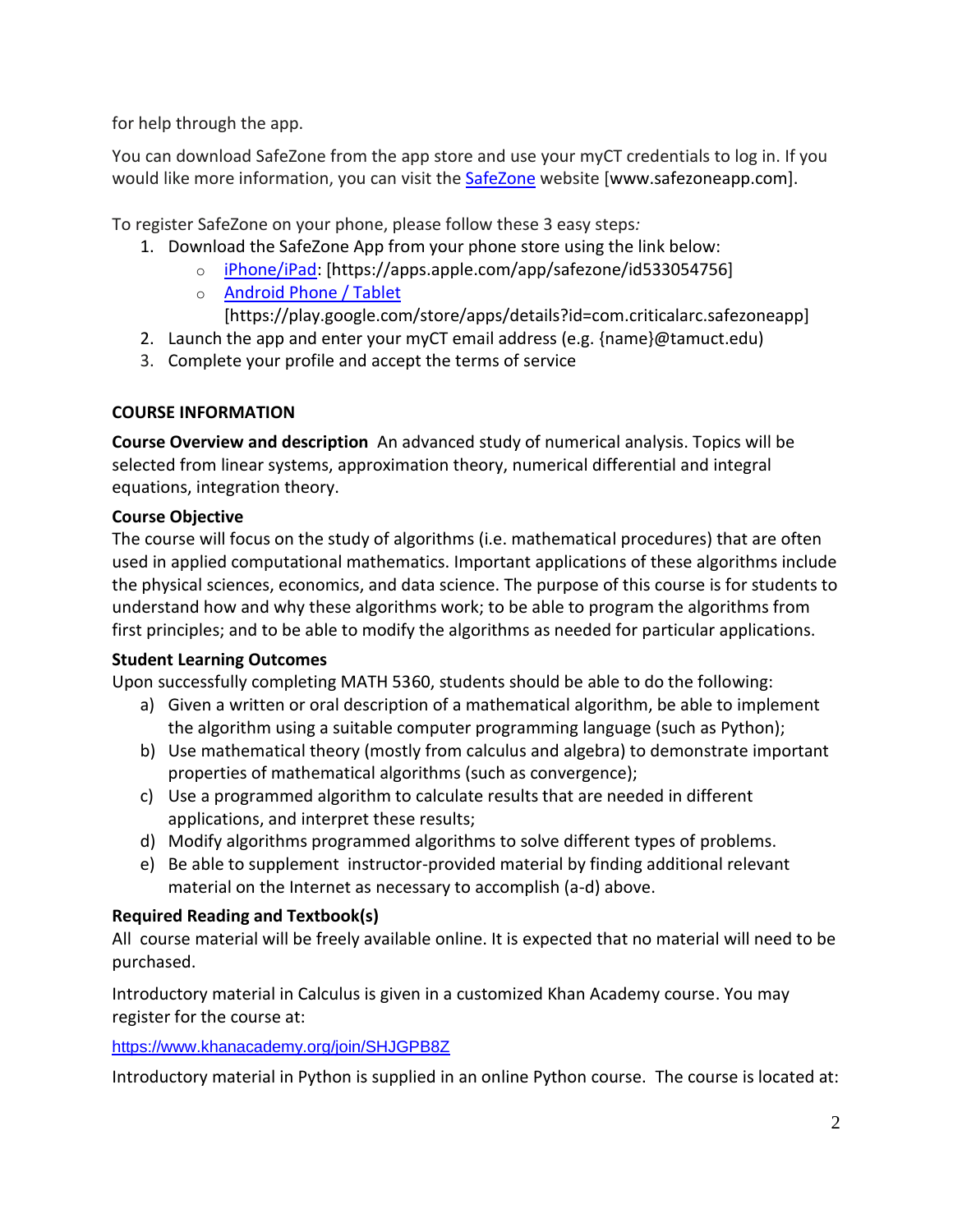#### <https://www.sololearn.com/learning/1073>

A primary source for much of the course material is found at the web resource, "Holistic Numerical Methods", by Autar Kaw and associates. The address is :\

<https://nm.mathforcollege.com/textbook-numerical-methods-with-applications/>

Material at this site includes textbook chapters (in pdf format), video and PowerPoint lectures, multiple choice quizzes, and exercises.

Any lectures prepared by the course instructor will be posted on a YouTube channel: a link to the YouTube channel will be provided on the Canvas course page.

In addition, the online sessions described in the 'Student-instructor interaction' section above will be recorded, and can be accessed within Canvas.

## **COURSE REQUIREMENTS AND GRADING**

The course will involve both guided topic exploration and projects involving coding. The student's proficiency in guided topics will be measured by computational and programming exercises posed by the instructor. Grading rubric for these is as follows:

100% Perfect, or inessential misprints

90% Shows complete understanding of the underlying concept or procedure - careless, minor or technical mistakes

75% General understanding of the underlying concept or procedure -- significant progress towards solution (more than 75% complete)

50% Makes some progress towards solution (problem setup and some application of relevant principles)

25% Shows some familiarity with relevant concepts.

Projected point values for the different course components are as follows:

Topic: Calculus and Python programming review (30 points)

Topic: Nonlinear equations (20 point)s

Topic: Spline interpolation: (10 points)

Topic: Integration: (20 points)

Topic: Ordinary differential equations: (20 points)

Topic: Optimization: (20 points)

Topic: Fast Fourier Transform: (20 points)

*Total: 160 points*

## **Posting of Grades**

All submitted work will be graded within two weeks, and results posted on Canvas. **Grading Policies:**

Points are converted to letter grades as follows: A ( $x \ge 128$ ); B (112  $\le x \le 128$ ); C(80  $\le x \le$ 128); F ( $x < 80$ ), where x represents earned points.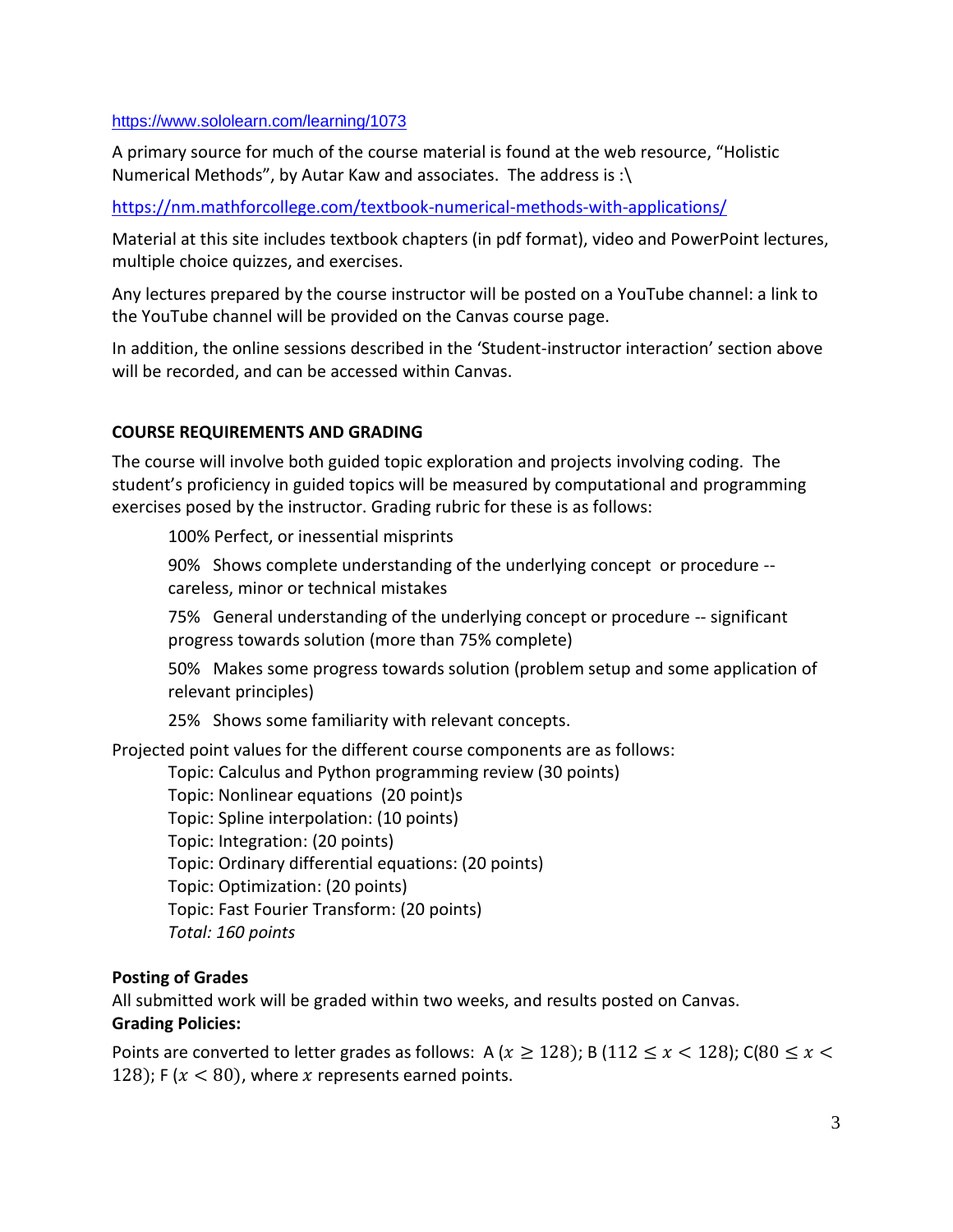Students within one grade point of the next letter grade will have their grades bumped up if they have completed all assignments.

Late work is accepted for full credit *only* with formal documentation. Acceptable reasons for late work include: serious illness (doctor's note required); family funeral (newspaper notification required). Late work related to genuine (but undocumented) family emergencies can receive at most 70% of the assignment's value. Other late work can receive at most 50% of the assignment's value.

# **COURSE OUTLINE AND CALENDAR**

## **Complete Course Calendar**

*Topics are listed with the student learning outcomes (SLO) that they address. Each topic will have theoretical and coding exercises, as most appropriate for the material.* 

Topic: Calculus (Khan academy) and Python (Sololearn) programming review (3 weeks all SLO's)

Calculus test: Wednesday of second week of class, covers all material in unit tests in Khan Academy Khan Academy unit tests: due Friday of second week of class Sololearn certificate: due Friday of third week of class. Topic: Nonlinear equations (2 weeks—all SLOs) Topic: Spline interpolation: (1 week—all SLOs) Topic: Integration: (2 weeks—all SLOs) Topic: Ordinary differential equations: (2 weeks—all SLOs) Topic: Optimization: (2 weeks—all SLOs) Topic: Partial differential equations (2 weeks—all SLOs) Topic: Fast Fourier Transform: (2 weeks—all SLOs)

*Total: 100 points*

#### **Important University Dates**

See the TAMUCT Academic Calendar: https://www.tamuct.edu/registrar/academiccalendar.html]

## **TECHNOLOGY REQUIREMENTS AND SUPPORT**

#### **Technology Requirements**

Home access to a computer or tablet with reliable Internet connection is required. The computer must have full audio-visual capabilities (webcam, speaker/headphone and microphone).

This course will use the A&M-Central Texas Instructure Canvas learning management system. We strongly recommend the latest versions of Chrome or Firefox browsers. Canvas no longer supports any version of Internet Explorer.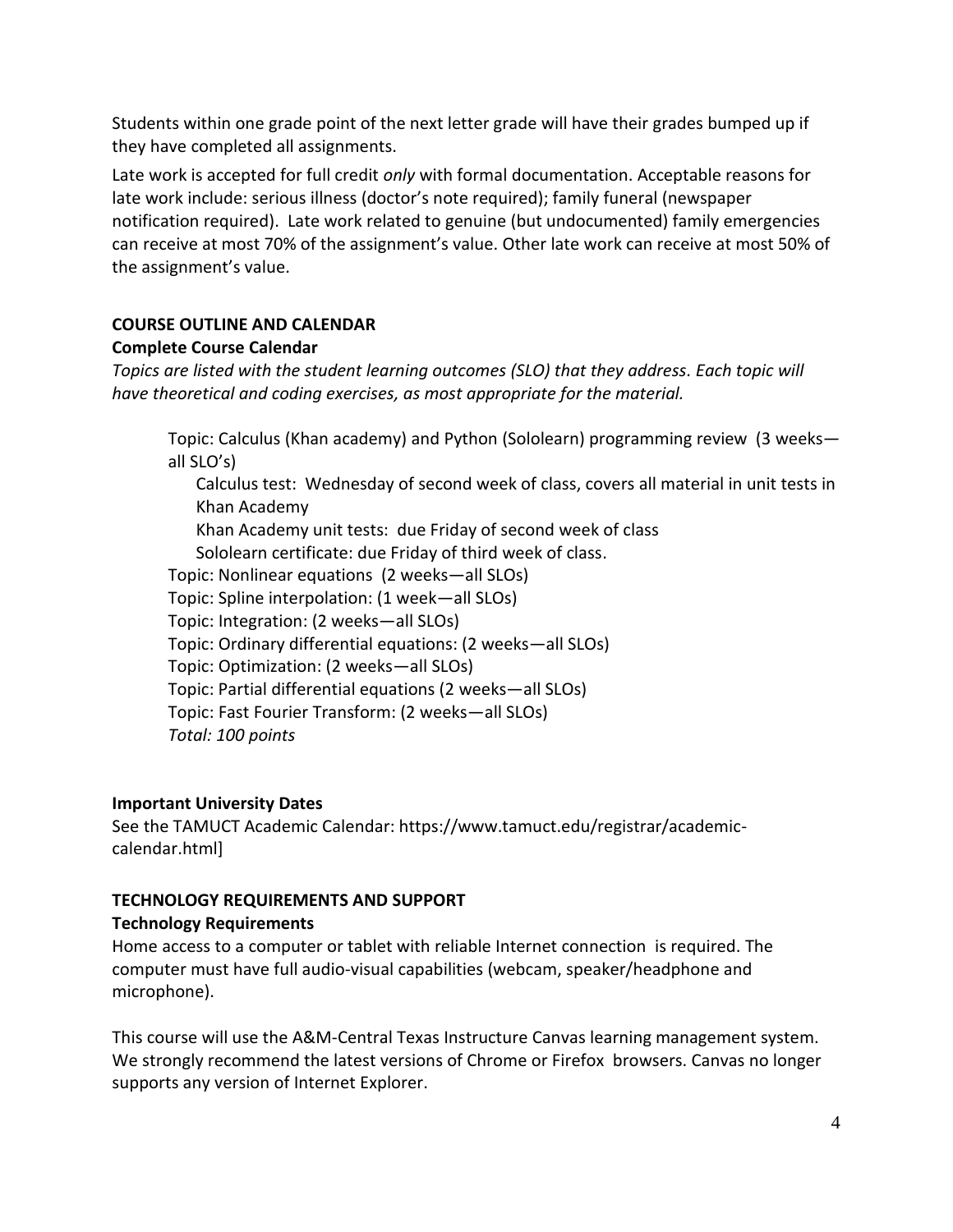Logon to A&M-Central Texas Canvas [https://tamuct.instructure.com/] or access Canvas through the TAMUCT Online link in myCT [https://tamuct.onecampus.com/]. You will log in through our Microsoft portal.

Username: Your MyCT email address. Password: Your MyCT password

### **Canvas Support**

Use the Canvas Help link, located at the bottom of the left-hand menu, for issues with Canvas. You can select "Chat with Canvas Support," submit a support request through "Report a Problem," or call the Canvas support line: 1-844-757-0953. For issues related to course content and requirements, contact your instructor.

## **Online Proctored Testing**

A&M-Central Texas uses Proctorio for online identity verification and proctored testing. This service is provided at no direct cost to students. Proctorio requires the Chrome web browser with their custom plug in.

## **Other Technology Support**

For log-in problems, students should contact Help Desk Central 24 hours a day, 7 days a week Email: [helpdesk@tamu.edu](mailto:helpdesk@tamu.edu) Phone: (254) 519-5466 [Web Chat:](http://hdc.tamu.edu/) [http://hdc.tamu.edu]

*Please let the support technician know you are an A&M-Central Texas student.*

# UNIVERSITY RESOURCES, PROCEDURES, AND GUIDELINES

# **Drop Policy**

If you discover that you need to drop this class, you must complete the **Drop Request** Dynamic Form through Warrior Web.

[https://dynamicforms.ngwebsolutions.com/casAuthentication.ashx?InstID=eaed95b9-f2be-45f3-a37d-

46928168bc10&targetUrl=https%3A%2F%2Fdynamicforms.ngwebsolutions.com%2FSubmit%2F Form%2FStart%2F53b8369e-0502-4f36-be43-f02a4202f612].

Faculty cannot drop students; this is always the responsibility of the student. The Registrar's Office will provide a deadline on the Academic Calendar for which the form must be completed. Once you submit the completed form to the Registrar's Office, you must go into Warrior Web and confirm that you are no longer enrolled. If you still show as enrolled, FOLLOW-UP with the Registrar's Office immediately. You are to attend class until the procedure is complete to avoid penalty for absence. Should you miss the drop deadline or fail to follow the procedure, you will receive an F in the course, which may affect your financial aid and/or VA educational benefits.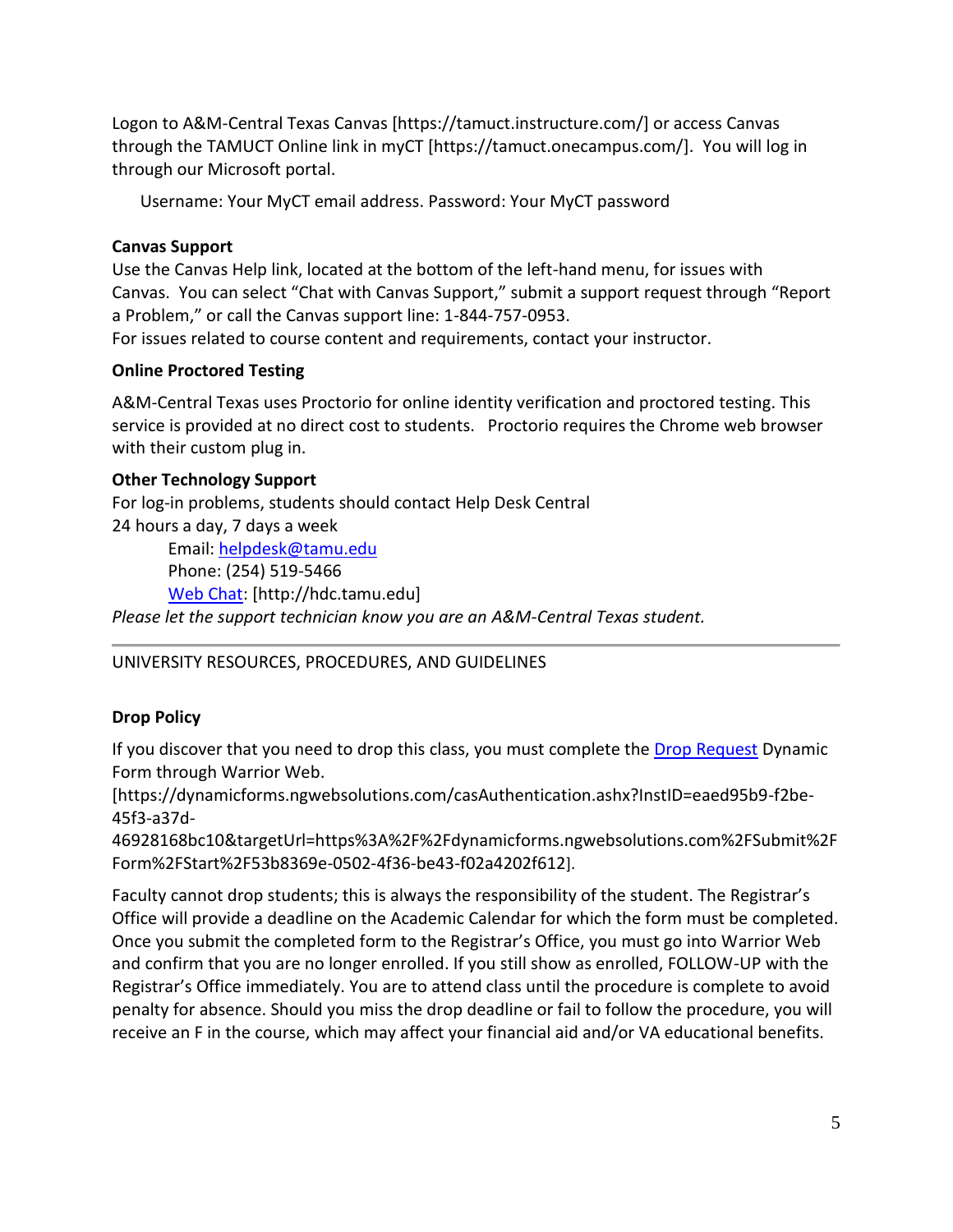### **Academic Integrity**

Texas A&M University-Central Texas values the integrity of the academic enterprise and strives for the highest standards of academic conduct. A&M-Central Texas expects its students, faculty, and staff to support the adherence to high standards of personal and scholarly conduct to preserve the honor and integrity of the creative community. Any deviation by students from this expectation may result in a failing grade for the assignment and potentially a failing grade for the course. All academic misconduct concerns will be referred to the Office of Student Conduct. When in doubt on collaboration, citation, or any issue, please contact your instructor before taking a course of action.

For more [information regarding the Student Conduct process,](https://www.tamuct.edu/student-affairs/student-conduct.html) [https://www.tamuct.edu/student-affairs/student-conduct.html]. If you know of potential honor violations by other students, you may [submit a report,](https://cm.maxient.com/reportingform.php?TAMUCentralTexas&layout_id=0) [https://cm.maxient.com/reportingform.php?TAMUCentralTexas&layout\_id=0].

#### **Academic Accommodations**

At Texas A&M University-Central Texas, we value an inclusive learning environment where every student has an equal chance to succeed and has the right to a barrier-free education. The Office of Access and Inclusion is responsible for ensuring that students with a disability receive equal access to the university's programs, services and activities. If you believe you have a disability requiring reasonable accommodations please contact the Office of Access and Inclusion, WH-212; or call (254) 501-5836. Any information you provide is private and confidential and will be treated as such.

For more information please visit our [Access & Inclusion](https://tamuct.instructure.com/courses/717) Canvas page (log-in required) [https://tamuct.instructure.com/courses/717]

## **Important information for Pregnant and/or Parenting Students**

Texas A&M University-Central Texas supports students who are pregnant and/or parenting. In accordance with requirements of Title IX and related guidance from US Department of Education's Office of Civil Rights, the Dean of Student Affairs' Office can assist students who are pregnant and/or parenting in seeking accommodations related to pregnancy and/or parenting. Students should seek out assistance as early in the pregnancy as possible. For more information, please visit [Student Affairs](https://www.tamuct.edu/student-affairs/pregnant-and-parenting-students.html) [https://www.tamuct.edu/student-affairs/pregnantand-parenting-students.html]. Students may also contact the institution's Title IX Coordinator. If you would like to read more about these [requirements and guidelines](http://www2.ed.gov/about/offices/list/ocr/docs/pregnancy.pdf) online, please visit the website [http://www2.ed.gov/about/offices/list/ocr/docs/pregnancy.pdf].

Title IX of the Education Amendments Act of 1972 prohibits discrimination on the basis of sex and gender–including pregnancy, parenting, and all related conditions. A&M-Central Texas is able to provide flexible and individualized reasonable accommodation to pregnant and parenting students. All pregnant and parenting students should contact the Associate Dean in the Division of Student Affairs at (254) 501-5909 to seek out assistance. Students may also contact the University's Title IX Coordinator.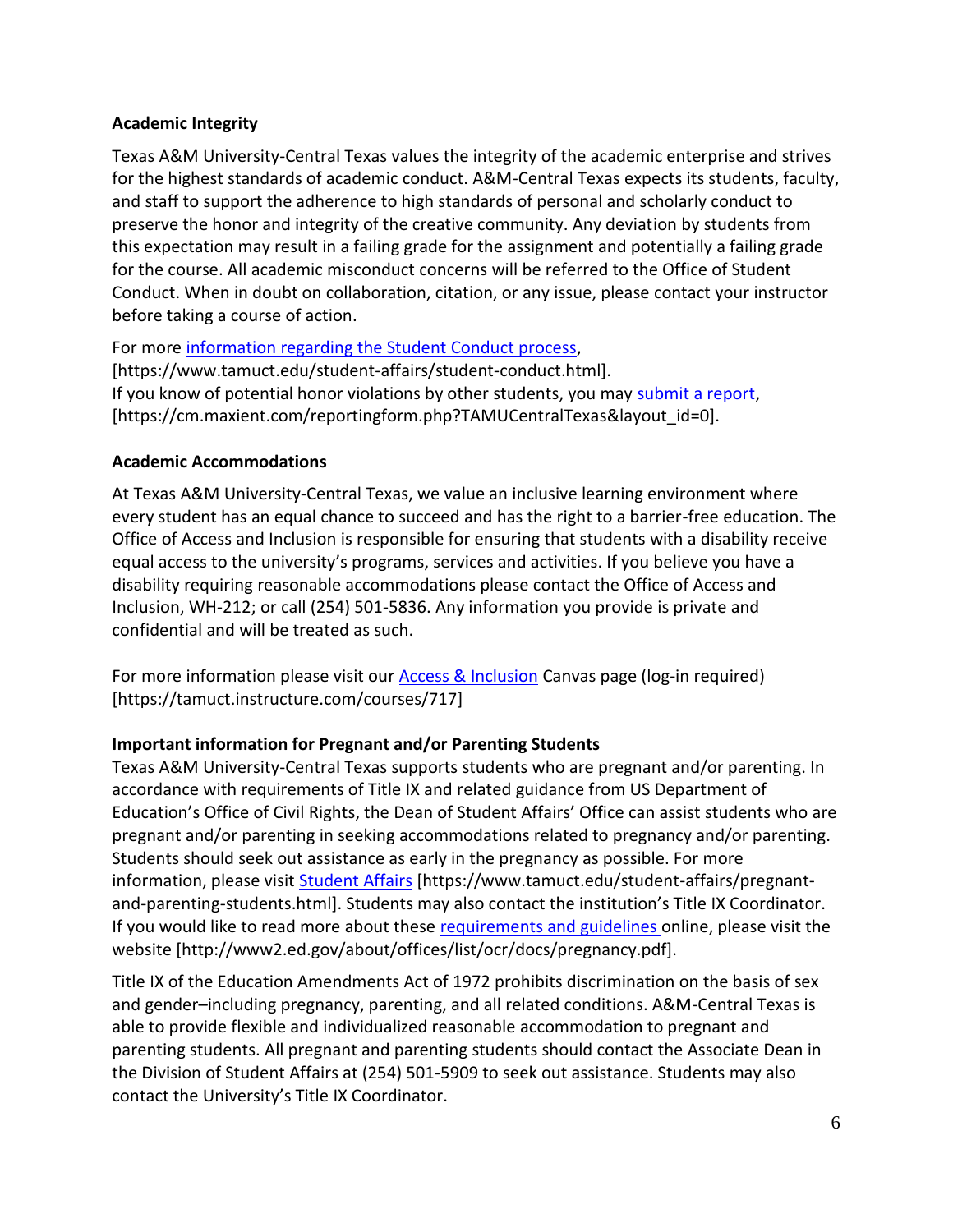## **Tutoring**

Tutoring is available to all A&M-Central Texas students, on a remote online basis. Visit the Academic Support Community in Canvas to view schedules and contact information. Subjects tutored on campus include Accounting, Advanced Math, Biology, Finance, Statistics, Mathematics, and Study Skills. Tutors will return at the Tutoring Center in Warrior Hall, Suite 111 in the Fall 2020. Student success coaching is available online upon request.

If you have a question regarding tutor schedules, need to schedule a tutoring session, are interested in becoming a tutor, success coaching, or have any other question, contact Academic Support Programs at (254) 501-5836, visit the Office of Student Success at 212F Warrior Hall, or by emailing studentsuccess@tamuct.edu .

Chat live with a tutor 24/7 for almost any subject from on your computer! Tutor.com is an online tutoring platform that enables A&M-Central Texas students to log in and receive online tutoring support at no additional cost. This tool provides tutoring in over 40 subject areas except writing support. Access Tutor.com through Canvas.

## **University Writing Center**

University Writing Center: Located in Warrior Hall 416, the University Writing Center (UWC) at Texas A&M University–Central Texas (A&M–Central Texas) is a free service open to all A&M– Central Texas students. For the Fall 2021 semester, the hours of operation are from 10:00 a.m.- 5:00 p.m. Monday thru Thursday in Warrior Hall 416 (with online tutoring available every hour as well) with satellite hours available online only Monday thru Thursday from 6:00-9:00 p.m. and Saturday 12:00-3:00 p.m.

Tutors are prepared to help writers of all levels and abilities at any stage of the writing process. While tutors will not write, edit, or grade papers, they will assist students in developing more effective composing practices. By providing a practice audience for students' ideas and writing, our tutors highlight the ways in which they read and interpret students' texts, offering guidance and support throughout the various stages of the writing process. In addition, students may work independently in the UWC by checking out a laptop that runs the Microsoft Office suite and connects to WIFI, or by consulting our resources on writing, including all of the relevant style guides. Whether you need help brainstorming ideas, organizing an essay, proofreading, understanding proper citation practices, or just want a quiet place to work, the UWC is here to help!

Students may arrange a one-to-one session with a trained and experienced writing tutor by making an appointment via WCOnline at https://tamuct.mywconline.com/. In addition, you can email Dr. Bruce Bowles Jr. at bruce.bowles@tamuct.edu if you have any questions about the UWC, need any assistance with scheduling, or would like to schedule a recurring appointment with your favorite tutor by making an appointment via WCOnline at https://tamuct.mywconline.com/. In addition, you can email Dr. Bruce Bowles Jr. at